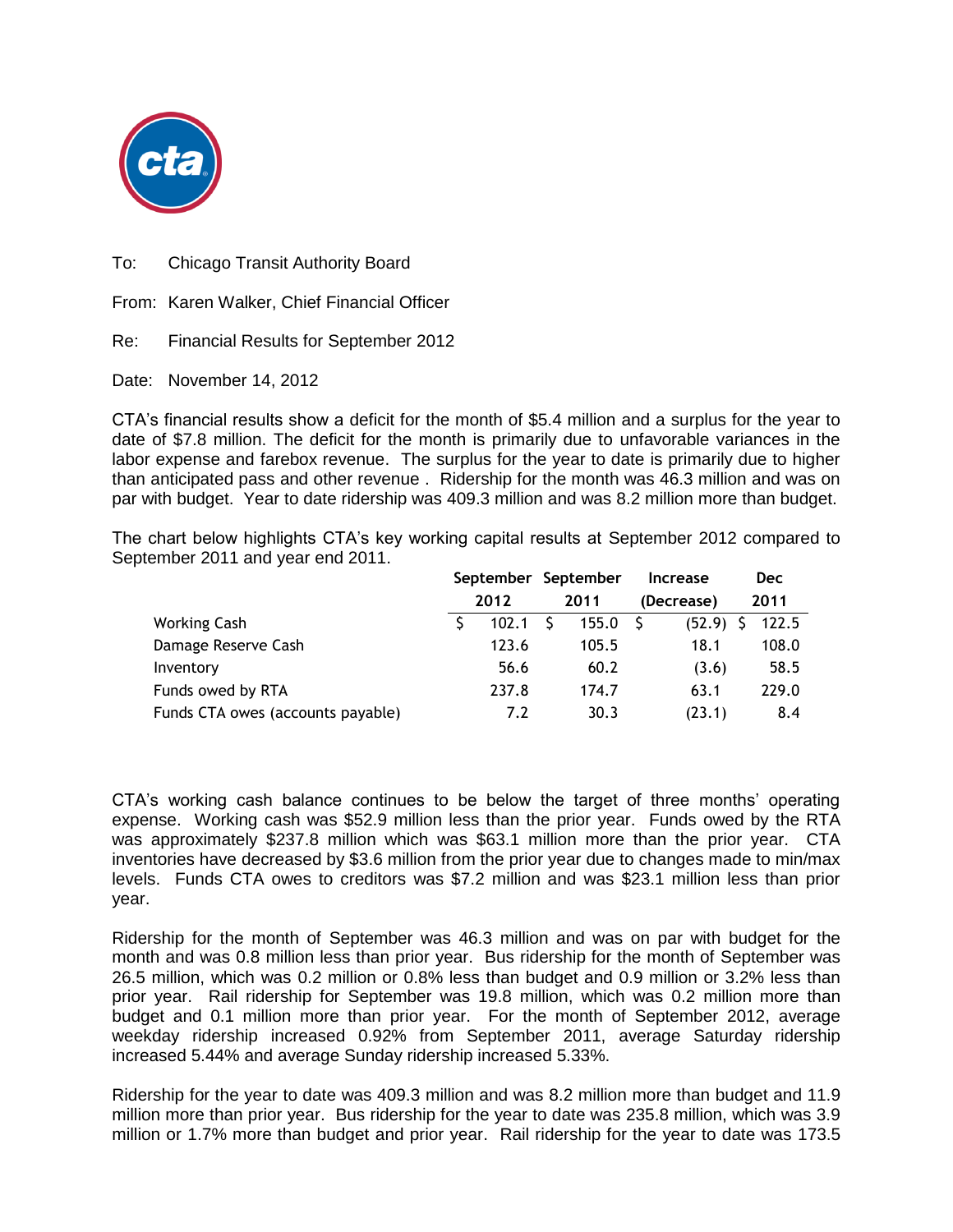million which was 4.3 million more than budget and 8.0 million more than 2011. For the full year of 2012, average weekday ridership increased 2.60% from 2011, average Saturday ridership increased 4.25% and average Sunday ridership increased 4.61%.

Free rides totaled 6.5 million for the month and 51.7 million for the year. This was 0.9 million more than September 2011 and 3.9 million less for the year to date. Free rides for seniors went into effect on March 17, 2008. In September 2011, the free ride program for seniors was modified to subject the participants to a means test. Under the new program, seniors who do not qualify to ride free pay a reduced fare. The majority of free rides occurred on the bus system. Bus accounts for 5.4 million of the total free rides for the month while rail was 1.1 million.

Public Funding Required for Operations for the month and the year was \$49.4 million and \$472.4 million, respectively. Public Funding Required for Operations was unfavorable to budget for the month by \$5.4 million and was favorable to budget by \$7.8 million for the year.

Recovery Ratio, which measures the percentage of operating expenses CTA funds from internally generated revenues, was 63.0% for the month and 61.31% for the year. This was unfavorable to budget by 4.66 percentage points for the month and favorable by 1.49 percentage points for the year to date.

Operating Expenses for the month and year equaled \$101.8 million and \$952.8 million, respectively. For the month, operating expenses were \$2.8 million more than budget, due to labor expenses. For the year to date period, operating expenses were \$5.9 million unfavorable to budget primarily due to labor and other expenses.

Labor Expense was \$74.2 million for the month of September and was \$2.5 million more than budget. Labor expense for the year to date equaled \$690.3 million and was unfavorable to budget by \$4.0 million.

Material Expense was \$5.7 million for the month and was unfavorable to budget by \$0.3 million. Material expense for the year to date equaled \$53.1 million and was \$1.0 million over budget.

Fuel for Revenue Equipment was \$4.9 million for the month and was \$0.7 million less than budget for the month. Fuel expense was \$46.8 million for the year to date and was \$2.7 million less than budget. Year to date fuel expense was \$4.0 million more than the prior year due to price increases. The gross price paid per gallon for the month was \$3.41. The fuel swap decreased the price by \$0.08 bringing the net cost per gallon to \$3.33 for the month of September.

Electric Power for Revenue Equipment was \$2.4 million for the month and \$17.8 million for the year. Power expense was unfavorable to budget for the month and year to date by \$0.8 million and \$0.4 million, respectively.

Provision for Injuries and Damages Expense was \$1.4 million for the month and \$19.8 million for the year to date and was on par with budget.

Purchase of Security Services was \$2.9 million for the month and was \$0.2 million favorable to budget. Year to date security expense was \$26.6 million and was \$1.0 million less than budget.